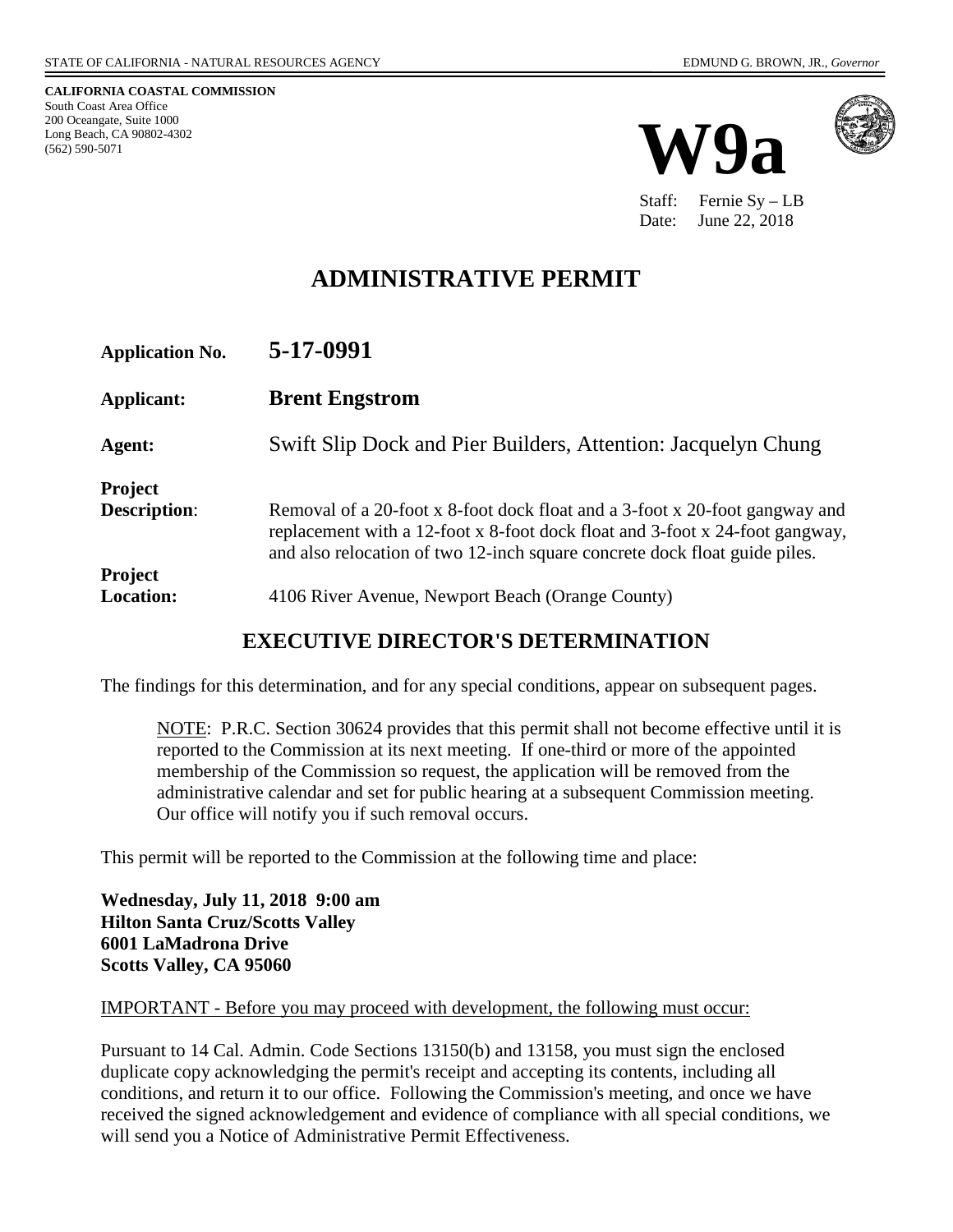### **BEFORE YOU CAN OBTAIN ANY LOCAL PERMITS AND PROCEED WITH DEVELOPMENT, YOU MUST HAVE RECEIVED BOTH YOUR ADMINISTRATIVE PERMIT AND THE NOTICE OF PERMIT EFFECTIVENESS FROM THIS OFFICE.**

 JOHN AINSWORTH Executive Director

 By: Fernie Sy Title: Coastal Program Analyst

## **STANDARD CONDITIONS**

This permit is granted subject to the following standard conditions:

- 1. **Notice of Receipt and Acknowledgment.** The permit is not valid and development shall not commence until a copy of the permit, signed by the permittee or authorized agent, acknowledging receipt of the permit and acceptance of the terms and conditions, is returned to the Commission office.
- 2. **Expiration.** If development has not commenced, the permit will expire two years from the date the Commission voted on the application. Development shall be pursued in a diligent manner and completed in a reasonable period of time. Application for extension of the permit must be made prior to the expiration date.
- 3. **Interpretation.** Any questions of intent or interpretation of any term or condition will be resolved by the Executive Director or the Commission.
- 4. **Assignment.** The permit may be assigned to any qualified person, provided assignee files with the Commission an affidavit accepting all terms and conditions of the permit.
- 5. **Terms and Conditions Run with the Land.** These terms and conditions shall be perpetual, and it is the intention of the Commission and the permittee to bind all future owners and possessors of the subject property to the terms and conditions.

### **SPECIAL CONDITIONS: SEE PAGES FIVE THROUGH NINE.**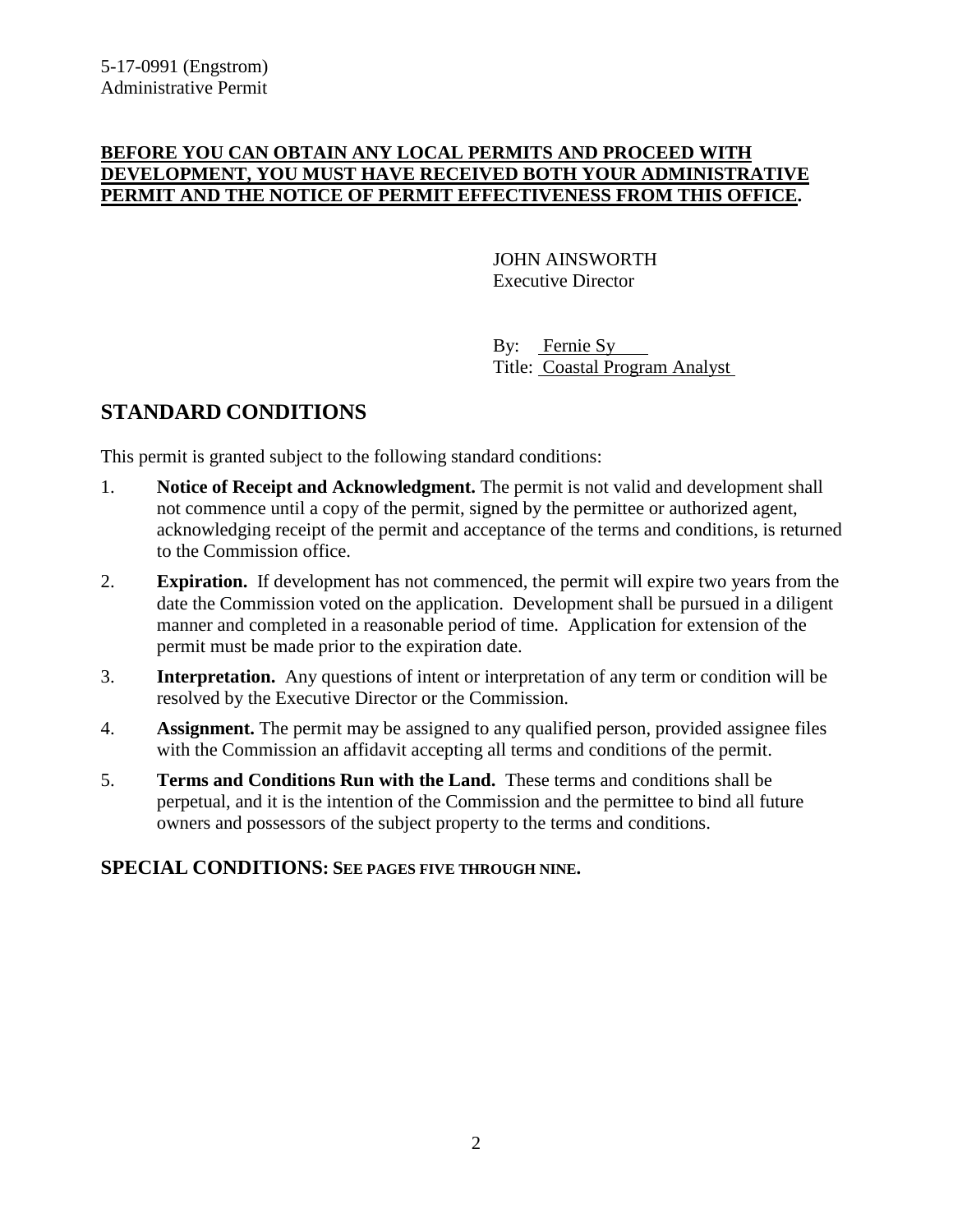### **EXECUTIVE DIRECTOR'S DETERMINATION (continued):**

The Executive Director hereby determines that the proposed development is a category of development, which, pursuant to PRC Section 30624, qualifies for approval by the Executive Director through the issuance of an Administrative Permit. Subject to Standard and Special Conditions as attached, said development is in conformity with the provisions of Chapter 3 of the Coastal Act of 1976 and will not have any significant impacts on the environment within the meaning of the California Environmental Quality Act. If located between the nearest public road and the sea, this development is in conformity with the public access and public recreation policies of Chapter 3.

## **FINDINGS FOR EXECUTIVE DIRECTOR'S DETERMINATION**

### **A. PROJECT DESCRIPTION**

The proposed project involves the following: removal of a 20-foot x 8-foot (160 square feet) rectangular dock float and a 3-foot x 20-gangway and replacement with a 12-foot x 8-foot (96 square feet) rectangular dock float and 3-foot x 24-foot gangway, and also relocation of the two existing 12-inch square concrete dock float guide piles (**[Exhibit No. 2](https://documents.coastal.ca.gov/reports/2018/7/w9a/w9a-7-2018-exhibits.pdf)**). No new piles are proposed. The new dock system will be comprised of wood and composite material, foam and concrete. Water coverage from the proposed float will be decreased from 160 square feet to 96 square feet (a decrease of 64 square feet). The proposed dock float is reoriented so that it encroaches further into the canal; however, the proposed dock float meets the City of Newport Beach Harbor Permit Policy in that it does not extend channelward beyond 30 feet from the channel lines (Bulkhead Line). The proposed dock float is generally consistent with the size of docks in the adjacent area, is consistent with past Commission issued permits and there are no proposed impacts to eelgrass.

The subject site is developed with a single-family residence and private residential dock located at 4106 River Avenue in the City of Newport Beach, Orange County (**[Exhibit No. 1](https://documents.coastal.ca.gov/reports/2018/7/w9a/w9a-7-2018-exhibits.pdf)**). The dock will be used for boating related purposes to serve a single-family residential development. Singlefamily residences and associated private boat dock systems characterize the subject site and the surrounding area.

The proposed dock is being constructed on a public waterway managed by the City. There is no direct public pedestrian access to public tidelands through the private residential lot at the subject site. However, public access is available approximately 60 feet north of the project site at the  $42<sup>nd</sup>$ Street street-end. Therefore, the proposed project does not result in adverse impacts to public access. In order to preserve and maintain access to the public tidelands, **Special Condition No. 4** is imposed stating that the approval of a coastal development permit for the project does not waive any public rights or interest that exist or may exist on the property.

The site has been surveyed by the City of Newport Beach Harbor Resources Division for eelgrass and no eelgrass was discovered within the project area.

The eelgrass survey took place on September 18, 2017 as required by the City of Newport Beach Harbor Resources Division and eelgrass surveys completed during the active growth phase of eelgrass (typically March through October) are valid for 60-days with the exception of surveys completed in August-October. A survey completed in August - October shall be valid until the resumption of active growth (i.e., March 1). The project is agendized for the July 2018 Coastal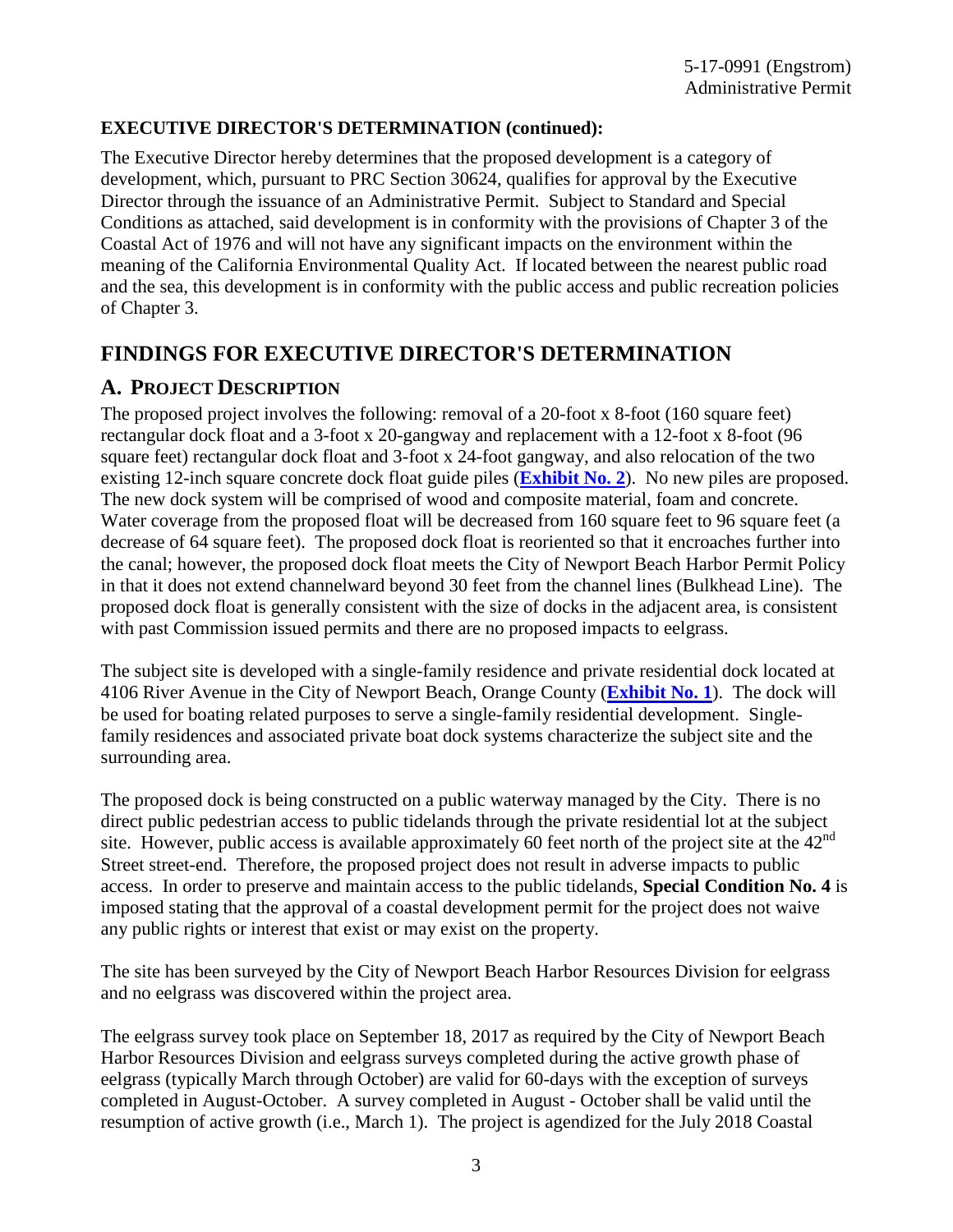### 5-17-0991 (Engstrom) Administrative Permit

Commission Hearing and the eelgrass survey took place on September 18, 2017 so the eelgrass survey no longer continues to be valid. Therefore, a subsequent eelgrass survey will be required prior to beginning any construction. A pre-construction *Caulerpa taxifolia* survey was completed on September 18, 2017 as required by the City of Newport Beach Harbor Resources Division and no *Caulerpa taxifolia* was discovered in the project area. *Caulerpa taxifolia* surveys are valid for 90 days. The project is agendized for the July 2018 Coastal Commission Hearing and by this time the *Caulerpa taxifolia* survey would not continue to be valid since 90 days have passed since the survey was completed. Thus, an up-to-date *Caulerpa taxifolia* survey must be conducted prior to commencement of the project. Therefore, the Commission imposes **Special Condition No. 2 and No. 3**, which identifies the procedures necessary to be completed prior to beginning any construction. Also, if any *Caulerpa taxifolia* is found on the project site, **Special Condition No. 3** also identifies the procedures necessary to be completed prior to beginning any construction.

The storage or placement of construction material, debris, or waste in a location where it could be discharged into coastal waters would result in an adverse effect on the marine environment. The proposed project includes measures to help ensure protection of coastal waters and marine resources during construction. Measures proposed include: floating debris shall be removed from the water and disposed of properly, all construction activities shall occur within the designated project footprint, and silt curtains shall be used during pile replacement. The Regional Water Quality Control Board (RWQCB) has determined that the proposed project will not adversely impact water quality if standard construction methods and materials are used. The applicant has applied for a permit from the U.S. Army Corps of Engineers and the permit is pending coastal development permit approval. To ensure that all impacts (pre- and post- construction) to water quality are minimized, however, and to reduce the potential for construction related impacts on water quality, the Commission imposes **Special Condition No. 1**, which requires, but is not limited to, appropriate storage and handling of construction equipment and materials to minimize the potential of pollutants to enter coastal waters; and the continued use and maintenance of post construction BMPs.

The proposed development is located seaward of the mean high tide and is within the Commission's original permit jurisdiction. The standard of review for development within the Commission's original permit jurisdiction is Chapter 3 of the Coastal Act. The City's certified LCP is advisory in nature and may provide guidance for development.

### **B. MARINE RESOURCES**

The proposed recreational boat dock development and its associated structures are an allowable and encouraged marine related use. The project design includes the minimum sized pilings and the minimum number of pilings necessary for structural stability. There are no feasible less environmentally damaging alternatives available. As conditioned, the project will not significantly adversely impact eelgrass beds and will not contribute to the dispersal of the invasive aquatic algae, *Caulerpa taxifolia*. Further, as proposed and conditioned, the project, which is to be used solely for recreational boating purposes, conforms to Sections 30224 and 30233 of the Coastal Act.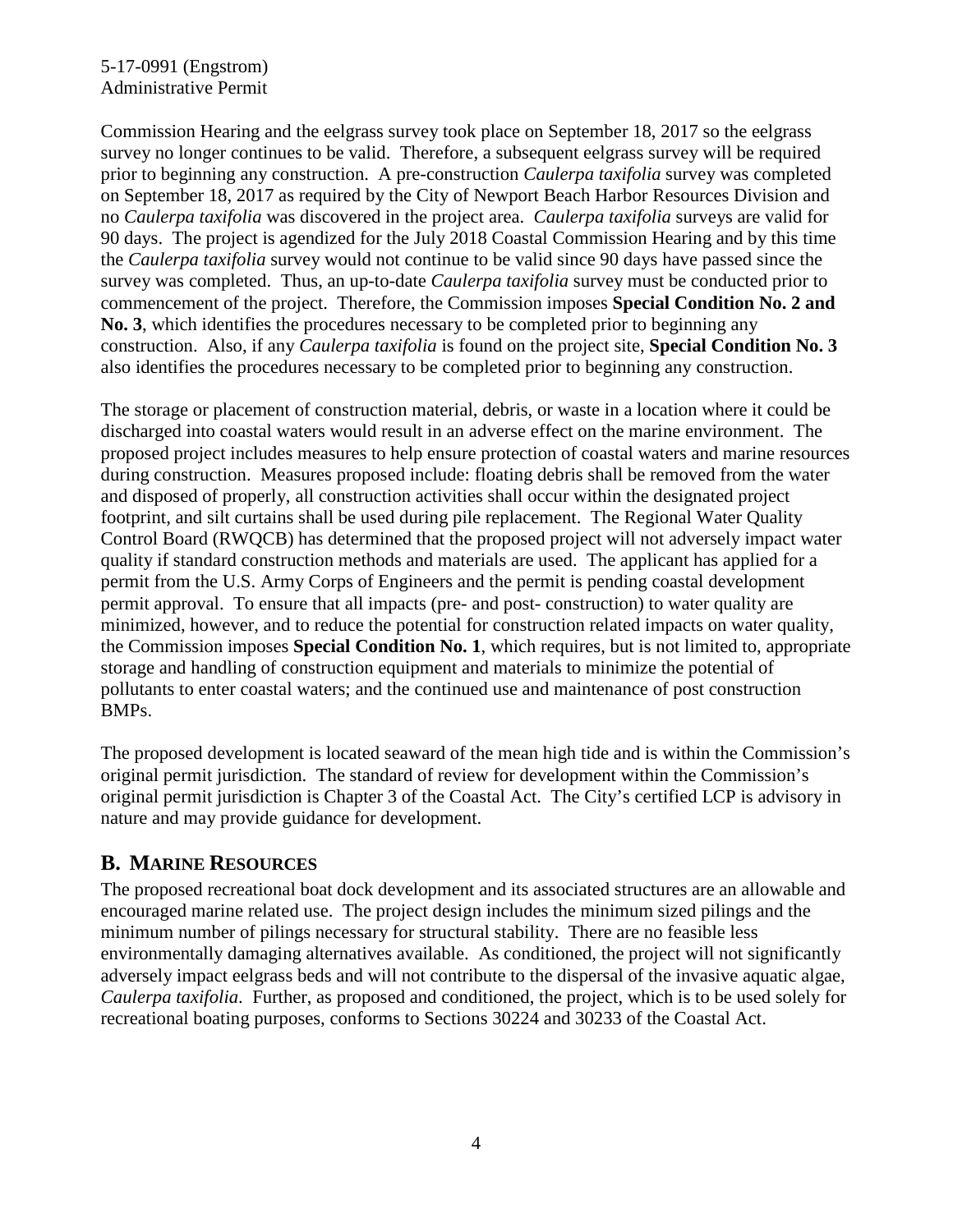# **C. WATER QUALITY**

The proposed work will be occurring on, within, or adjacent to coastal waters. The storage or placement of construction material, debris, or waste in a location where it could be discharged into coastal waters would result in an adverse effect on the marine environment. To reduce the potential for construction related impacts on water quality, the Commission imposes special conditions requiring, but not limited to, the appropriate storage and handling of construction equipment and materials to minimize the potential of pollutants to enter coastal waters. To reduce the potential for post-construction impacts to water quality the Commission requires the continued use and maintenance of post construction BMPs. As conditioned, the Commission finds that the development conforms to Sections 30230 and 30231 of the Coastal Act.

## **D. PUBLIC ACCESS**

The proposed development will not affect the public's ability to gain access to, and/or to make use of, the coast and nearby recreational facilities. Therefore, as proposed the development conforms with Sections 30210 through 30214, Sections 30220 through 30224, and 30252 of the Coastal Act.

## **E. LOCAL COASTAL PROGRAM (LCP)**

The City of Newport Beach LCP was effectively certified on January 13, 2017. The proposed development is located seaward of the mean high tide and is within the Commission's original permit jurisdiction. The standard of review for development within the Commission's original permit jurisdiction is Chapter 3 of the Coastal Act. The City's certified LCP is advisory in nature and may provide guidance for development. As conditioned, the proposed development is consistent with the Chapter 3 policies of the Coastal Act.

## **F. CALIFORNIA ENVIRONMENTAL QUALITY ACT (CEQA)**

As conditioned, there are no feasible alternatives or additional feasible mitigation measures available that would substantially lessen any significant adverse effect that the activity may have on the environment. Therefore, the Commission finds that the proposed project, as conditioned to mitigate the identified impacts, is the least environmentally damaging feasible alternative and can be found consistent with the requirements of the Coastal Act to conform to CEQA.

## **SPECIAL CONDITIONS**

This permit is granted subject to the following special conditions:

### **1. Water Quality**

- A. Construction Responsibilities and Debris Removal
	- (1) No demolition or construction materials, equipment, debris, or waste shall be placed or stored where it may enter sensitive habitat, receiving waters or a storm drain, or be subject to wave, wind, rain or tidal erosion and dispersion;
	- (2) Any and all debris resulting from demolition or construction activities, and any remaining construction material, shall be removed from the project site within 24 hours of completion of the project;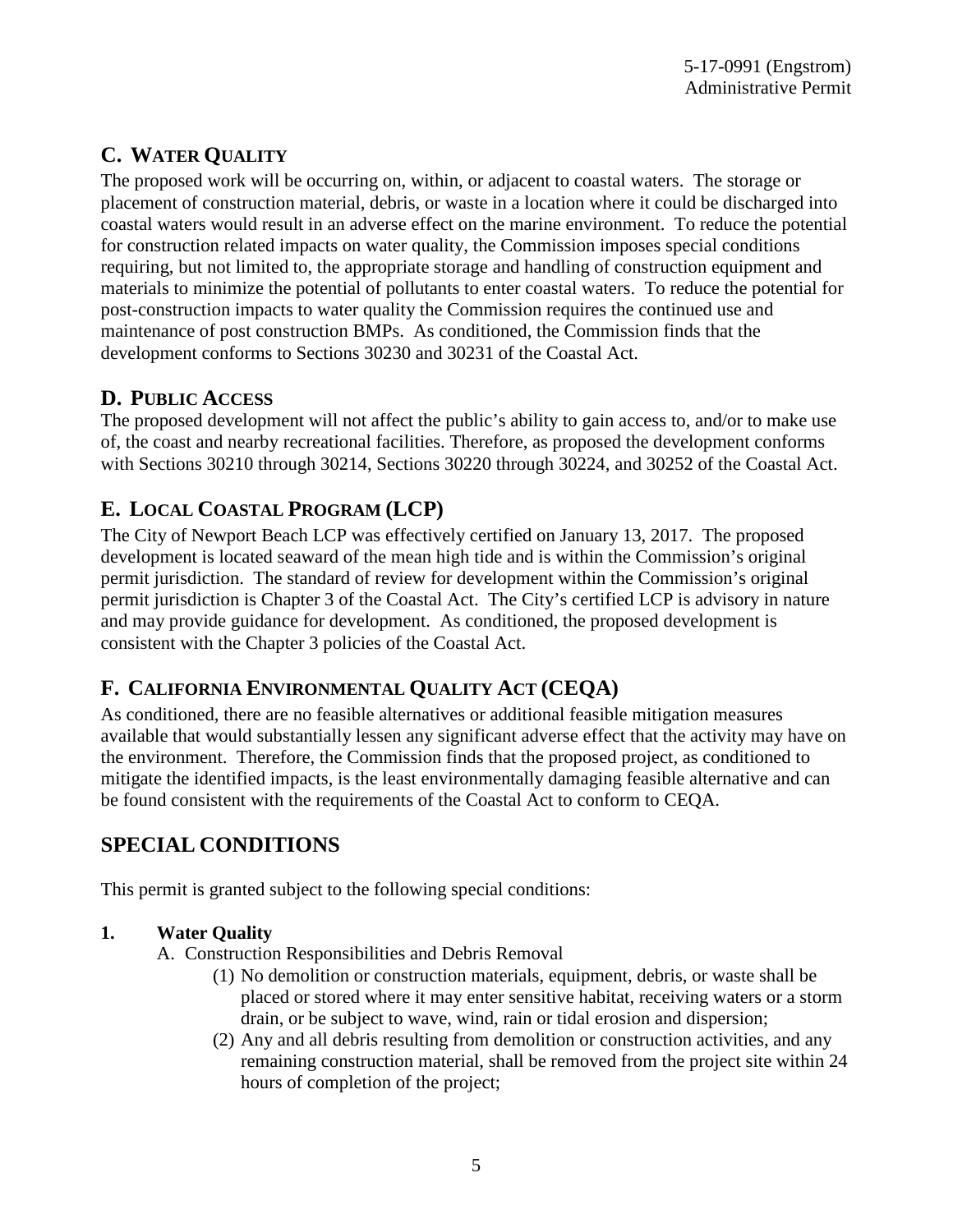- (3) Demolition or construction debris and sediment shall be removed from work areas each day that demolition or construction occurs to prevent the accumulation of sediment and other debris that may be discharged into coastal waters;
- (4) Machinery or construction materials not essential for project improvements will not be allowed at any time in the intertidal zone;
- (5) If turbid conditions are generated during construction a silt curtain will be utilized to control turbidity;
- (6) Floating booms will be used to contain debris discharged into coastal waters and any debris discharged will be removed as soon as possible but no later than the end of each day;
- (7) Non buoyant debris discharged into coastal waters will be recovered by divers as soon as possible after loss;
- (8) All trash and debris shall be disposed in the proper trash and recycling receptacles at the end of every construction day;
- (9) The applicant shall provide adequate disposal facilities for solid waste, including excess concrete, produced during demolition or construction;
- (10) Debris shall be disposed of at a legal disposal site or recycled at a recycling facility. If the disposal site is located in the coastal zone, a coastal development permit or an amendment to this permit shall be required before disposal can take place unless the Executive Director determines that no amendment or new permit is legally required;
- (11) All stock piles and construction materials shall be covered, enclosed on all sides, shall be located as far away as possible from drain inlets and any waterway, and shall not be stored in contact with the soil;
- (12) Machinery and equipment shall be maintained and washed in confined areas specifically designed to control runoff. Thinners or solvents shall not be discharged into sanitary or storm sewer systems;
- (13) The discharge of any hazardous materials into any receiving waters shall be prohibited;
- (14) Spill prevention and control measures shall be implemented to ensure the proper handling and storage of petroleum products and other construction materials. Measures shall include a designated fueling and vehicle maintenance area with appropriate berms and protection to prevent any spillage of gasoline or related petroleum products or contact with runoff. The area shall be located as far away from the receiving waters and storm drain inlets as possible;
- (15) Best Management Practices (BMPs) and Good Housekeeping Practices (GHPs) designed to prevent spillage and/or runoff of demolition or construction-related materials, and to contain sediment or contaminants associated with demolition or construction activity, shall be implemented prior to the on-set of such activity; and
- (16) All BMPs shall be maintained in a functional condition throughout the duration of construction activity.
- B. Best Management Practices Program

By acceptance of this permit the applicant agrees that the long-term water-borne berthing of boat(s) in the approved dock and/or boat slip will be managed in a manner that protects water quality pursuant to the implementation of the following BMPs.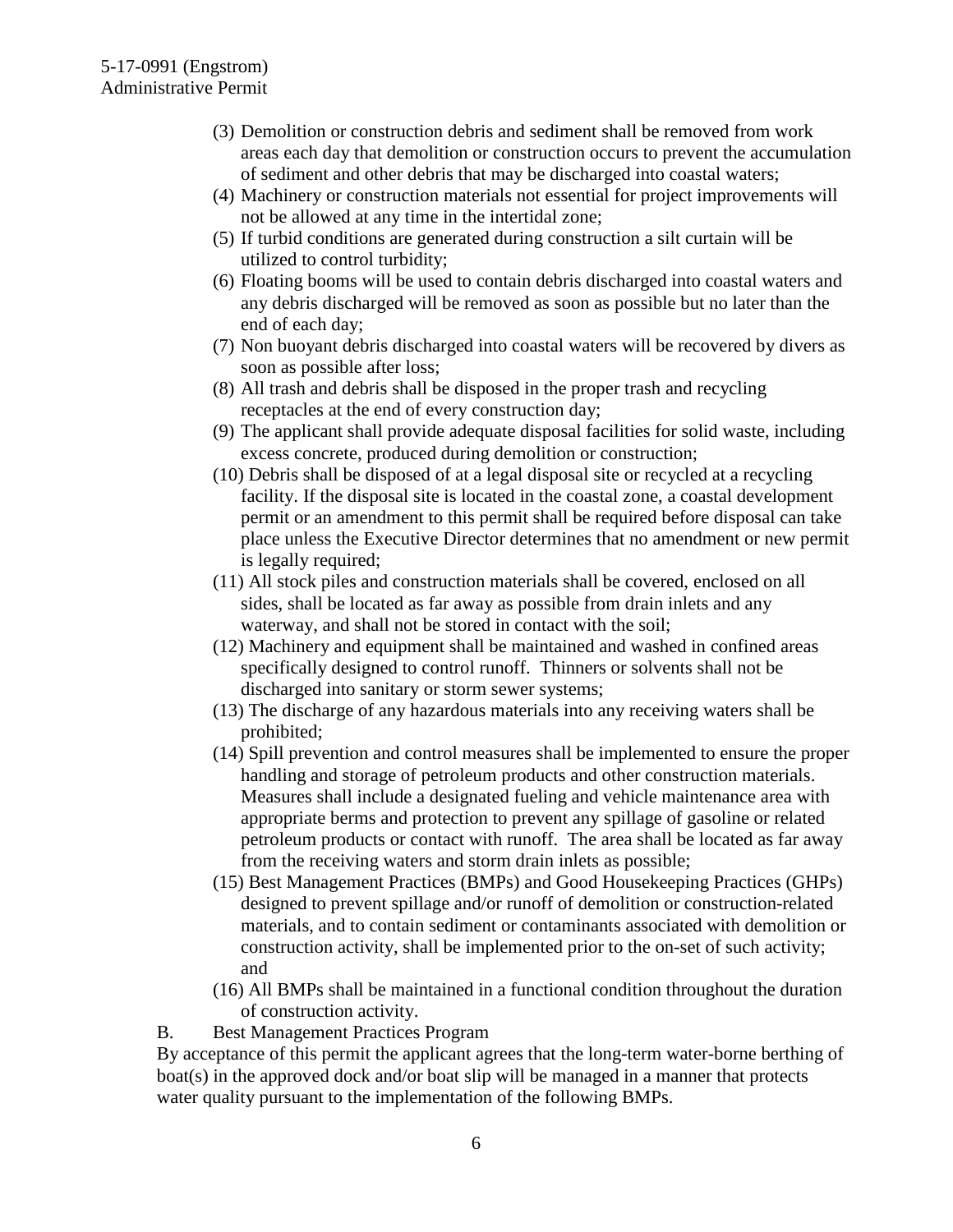- (1) Boat Cleaning and Maintenance Measures:
	- a. In-water top-side and bottom-side boat cleaning shall minimize the discharge of soaps, paints, and debris;
	- b. In-the-water hull scraping or any process that occurs under water that results in the removal of paint from boat hulls shall be prohibited. Only detergents and cleaning components that are designated by the manufacturer as phosphate-free and biodegradable shall be used, and the amounts used minimized; and
	- c. The applicant shall minimize the use of detergents and boat cleaning and maintenance products containing ammonia, sodium hypochlorite, chlorinated solvents, petroleum distillates or lye.
- (2) Solid and Liquid Waste Management Measures:
	- a. All trash, recyclables, and hazardous wastes or potential water contaminants, including old gasoline or gasoline with water, absorbent materials, oily rags, lead acid batteries, anti-freeze, waste diesel, kerosene and mineral spirits will be disposed of in a proper manner and will not at any time be disposed of in the water or gutter.
- (3) Petroleum Control Management Measures:
	- a. Boaters will practice preventive engine maintenance and will use oil absorbents in the bilge and under the engine to prevent oil and fuel discharges. Oil absorbent materials shall be examined at least once a year and replaced as necessary. Used oil absorbents are hazardous waste in California. Used oil absorbents must therefore be disposed in accordance with hazardous waste disposal regulations. The boaters will regularly inspect and maintain engines, seals, gaskets, lines and hoses in order to prevent oil and fuel spills. The use of soaps that can be discharged by bilge pumps is prohibited;
	- b. If the bilge needs more extensive cleaning (e.g., due to spills of engine fuels, lubricants or other liquid materials), the boaters will use a bilge pump-out facility or steam cleaning services that recover and properly dispose or recycle all contaminated liquids; and
	- c. Bilge cleaners which contain detergents or emulsifiers will not be used for bilge cleaning since they may be discharged to surface waters by the bilge pumps.

### **2. Eelgrass Survey(s).**

A. Pre-Construction Eelgrass Survey. Pre-Construction Eelgrass Survey. A valid preconstruction eelgrass (*Zostera marina*) survey shall be completed during the period of active growth of eelgrass (typically March through October). The pre- construction survey shall be completed within 60 days before the start of construction. The survey shall be prepared in full compliance with the "California Eelgrass Mitigation Policy" dated October 2014 (except as modified by this special condition) adopted by the National Marine Fisheries Service and shall be prepared in consultation with the California Department of Fish and Wildlife. The applicant shall submit the eelgrass survey for the review and approval of the Executive Director within five (5) business days of completion of each eelgrass survey and in any event no later than fifteen (15) business days prior to commencement of any development. If the eelgrass survey identifies any eelgrass within the project area which would be impacted by the proposed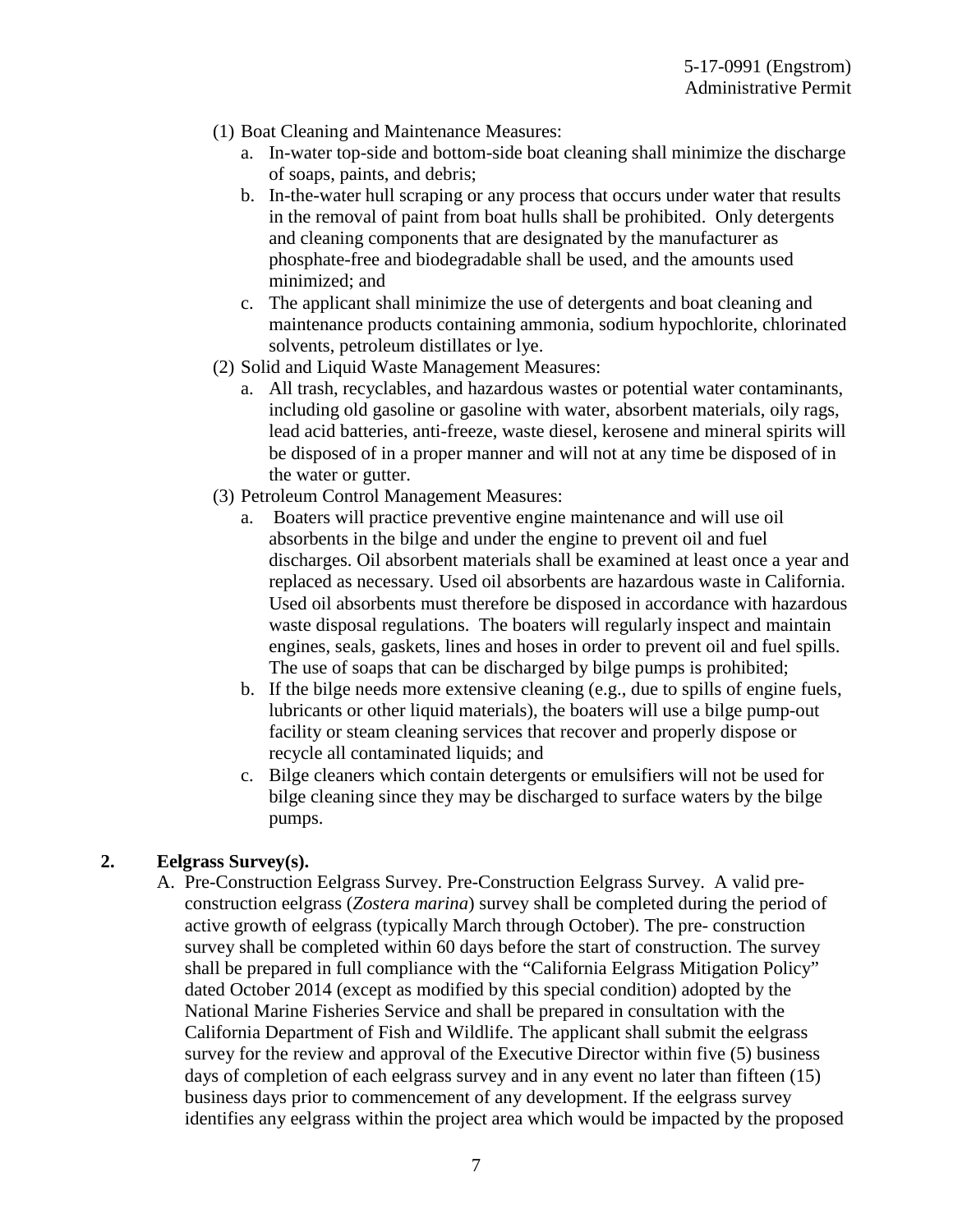project, the development shall require an amendment to this permit from the Coastal Commission or a new coastal development permit.

B. Post-Construction Eelgrass Survey. If any eelgrass is identified in the project area by the survey required in subsection A of this condition above, within 30 days of completion of construction if completion of construction occurs within the active growth period, or within the first 30 days of the next active growth period following completion of construction that occurs outside of the active growth period, the applicant shall survey the project site to determine if any eelgrass was adversely impacted. The survey shall be prepared in full compliance with the "California Eelgrass Mitigation Policy" dated October 2014 (except as modified by this special condition) adopted by the National Marine Fisheries Service and shall be prepared in consultation with the California Department of Fish and Wildlife. The applicant shall submit the post-construction eelgrass survey for the review and approval of the Executive Director within thirty (30) days after completion of the survey. If any eelgrass has been impacted by project construction, the applicant shall replace the impacted eelgrass at a minimum 1.38:1 ratio on-site, or at another appropriate location subject to the approval of the Executive Director, in accordance with the California Eelgrass Mitigation Policy. Any exceptions to the required 1.38:1 mitigation ratio found within CEMP shall not apply. Implementation of mitigation shall require an amendment to this permit or a new coastal development permit unless the Executive Director determines that no amendment or new permit is legally required.

### **3. Pre-construction** *Caulerpa Taxifolia* **Survey**

- A. Not earlier than 90 days nor later than 30 days prior to commencement or re-commencement of any development authorized under this coastal development permit (the "project"), the applicant shall undertake a survey of the project area and a buffer area at least 10 meters beyond the project area to determine the presence of the invasive alga *Caulerpa taxifolia*. The survey shall include a visual examination of the substrate.
- B. The survey protocol shall be prepared in consultation with the Regional Water Quality Control Board, the California Department of Fish and Wildlife, and the National Marine Fisheries Service.
- C. Within five (5) business days of completion of the survey, the applicant shall submit the survey:
	- (1) for the review and approval of the Executive Director; and
	- (2) to the Surveillance Subcommittee of the Southern California Caulerpa Action Team (SCCAT). The SCCAT Surveillance Subcommittee may be contacted through California Department of Fish & Wildlife (858/467-4218) National Marine Fisheries Service (562/980-4043).
- D. If *Caulerpa taxifolia* is found within the project or buffer areas, the applicant shall not proceed with the project until 1) the applicant provides evidence to the Executive Director, subject to concurrence by the Executive Director, that all *C. taxifolia* discovered within the project and buffer area has been eliminated in a manner that complies with all applicable governmental approval requirements, including but not limited to those of the California Coastal Act, or 2) the applicant has revised the project to avoid any contact with *C. taxifolia*. No revisions to the project shall occur without a